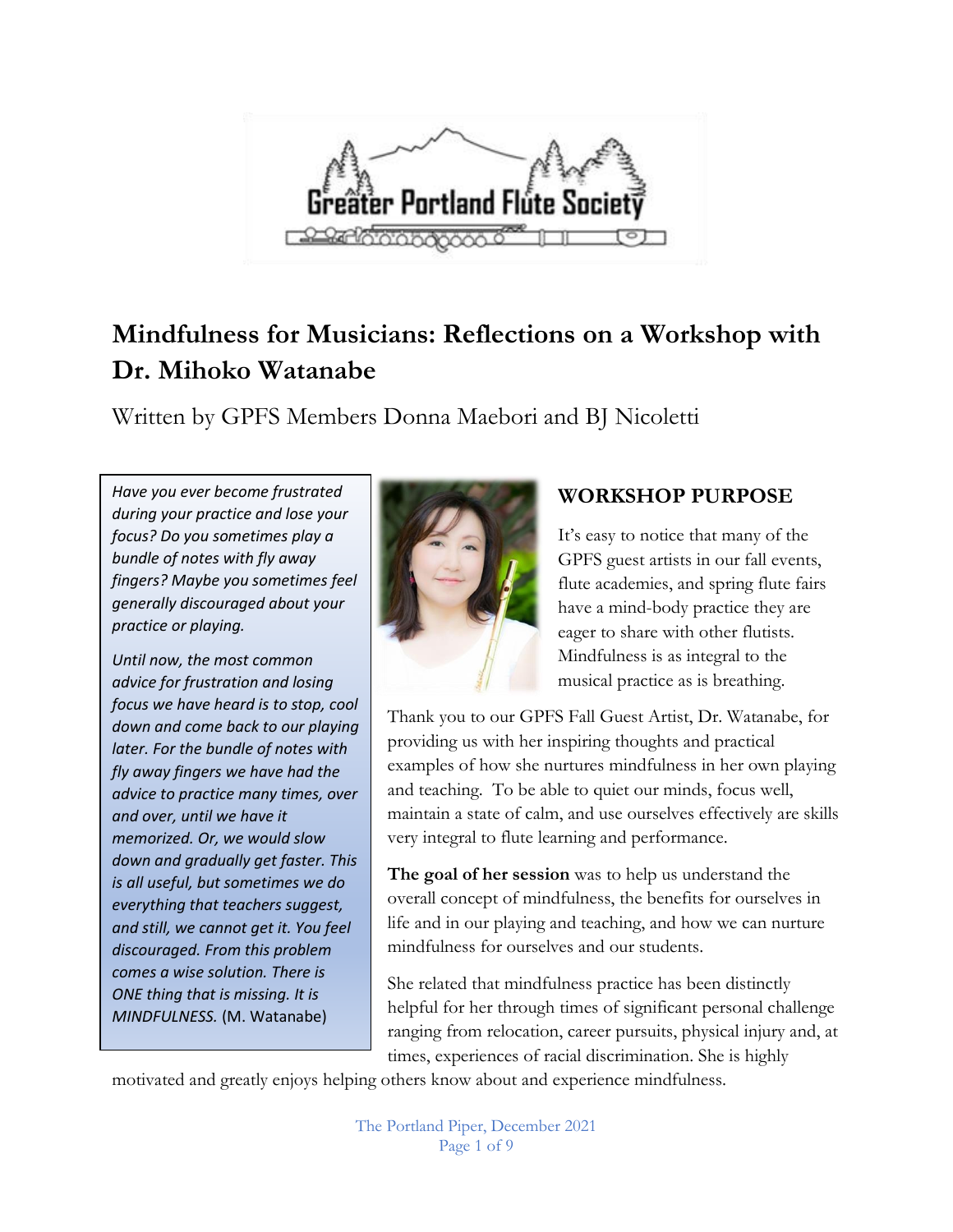## **BENEFITS OF MINDFULNESS FOR MUSICIANS**



A course which Mihoko has taken and for which she holds high regard is by [Jon Kabat-Zinn,](https://www.mindfulnesscds.com/) a professor emeritus of medicine, who developed the program "Mindfulness-Based Stress Reduction" (MBSR). Kabat-Zinn has defined mindfulness as **"awareness that arises through paying attention, on purpose, in the present moment, non-judgmentally."** (mindful.org, Jan. 2017)

For Dr. Watanabe, as a flutist, **"focus is the most important thing to get right in your musical training."** "This is about "mindLESS practice versus mindFUL practice. FULL is with the present moment. Less versus full for improving our flute playing and life using our mind. Practicing is not just about instrument in hand. We can use our mind more to decrease stress and move more to wellbeing in playing."

#### **She describes ten benefits of mindfulness:**

- 1. Reduced stress.
- 2. emotional balance.
- 3. increased focus level.
- 4. reduced pain
- 5. reduced anxiety
- 6. increased creativity
- 7. reduced depression
- 8. increased memory
- 9. increased compassion
- 10. increased productivity

It is reasonable to assume we all, at least, have some or most of the above at some time and that it effects our playing and well-being as a musician. We are encouraged to identify the ways in which we can bring our own mindfulness to practicing, performing, and teaching.

Teachers are encouraged to help students learn to do the same, including the following strategies as examples: model their own mindfulness as a teacher and flutist by speaking the language of mindfulness and showing their own strategies for checking in on mindset and nurturing good mindset; share information with students about the meaning of mindfulness; engage students in a simple breathing exercise; ask students to take time before a lesson to be present with their current mindset; and, ask students to reflect on mindset at the start and end of the lesson as well as sometimes throughout the lesson.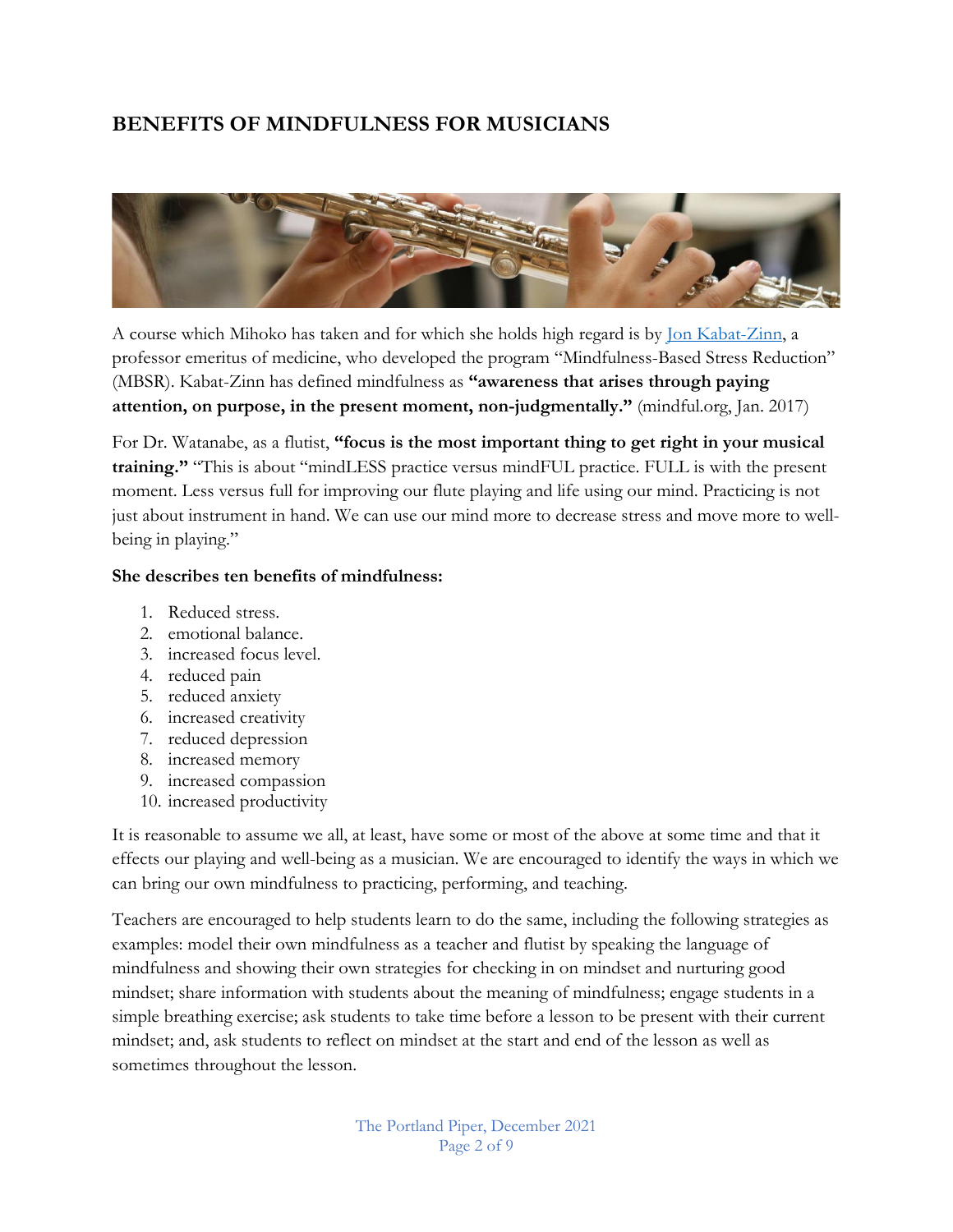### **SOME "SIMPLE" STRATEGIES FOR BRINGING MINDFULNESS**

Dr. Watanabe led us through two mindfulness experiences, each lasting for no more than a few minutes, during which we sat quietly paying attention to our breathing and simply noticing ourselves. A general sketch of the exercise is included below. This kind of focusing, calming and quieting has many benefits.

**Exercise 1 - A "Simple" 30 Second Challenge**: She stopped talking for 30 seconds and asked us to close our eyes and try to stay fully present in the right now.

After this "simple" exercise, she asked participants to describe their experience of it - a mere 30 seconds. Participants readily described the feeling of having freed up mental space or a calmer, more focused, relaxed or energized/ready state. From here she shared the following thoughts, concluding with **"if we can be aware then 50% of the work is done."**

#### **Here are her follow-up thoughts to this one, brief, "simple" mindfulness exercise:**

- Found versus Lost: Our natural inclination is to get lost in our thoughts. How often have you been listening to someone and you realize you missed a bit, got lost in your own thoughts somewhere in there?
- Action versus Reaction: How often have you been frustrated that your mind is spinning on a particular topic? Thinking is immensely powerful and important, of course. A mind in a whirlwind keeps us lost in our thoughts, not focused. Not staying present is a problem. It is OK to think, but a whirlwind mind can be harmful to our well-being. When the mind and emotion take off it is actually reaction not action. This is unproductive.
- Choice versus Chase: Mindful is about developing the ability to choose which thoughts we want to pursue and which we want to let go. That is the beginning of staying present. When the thought arrives, don't judge our thoughts. Let the thoughts come, but don't chase them.
- Judgement Free for Observation Rich: Not judging is important to mindful practice. Thoughts are ok, but we have breathing, image and focal point to coming back to present moment. When we practice in music, we can get stuck. That "stuck" makes us likely frustrated, judging ourself for not getting it right sooner.
- Process of Learning Over Pre-Defined Expectations, Frustrations, Fear: Why frustration!? We believe we can sightread and play perfectly. Not going to happen! No one is perfect like that. We often say to ourselves, "I have been trained for this and why can't I do it!?" Judging yourself like this is the root of depression. Our goal is for improvement. **Give the second chance a safe place.** Give ourselves the next opportunity in the present, not with fear, but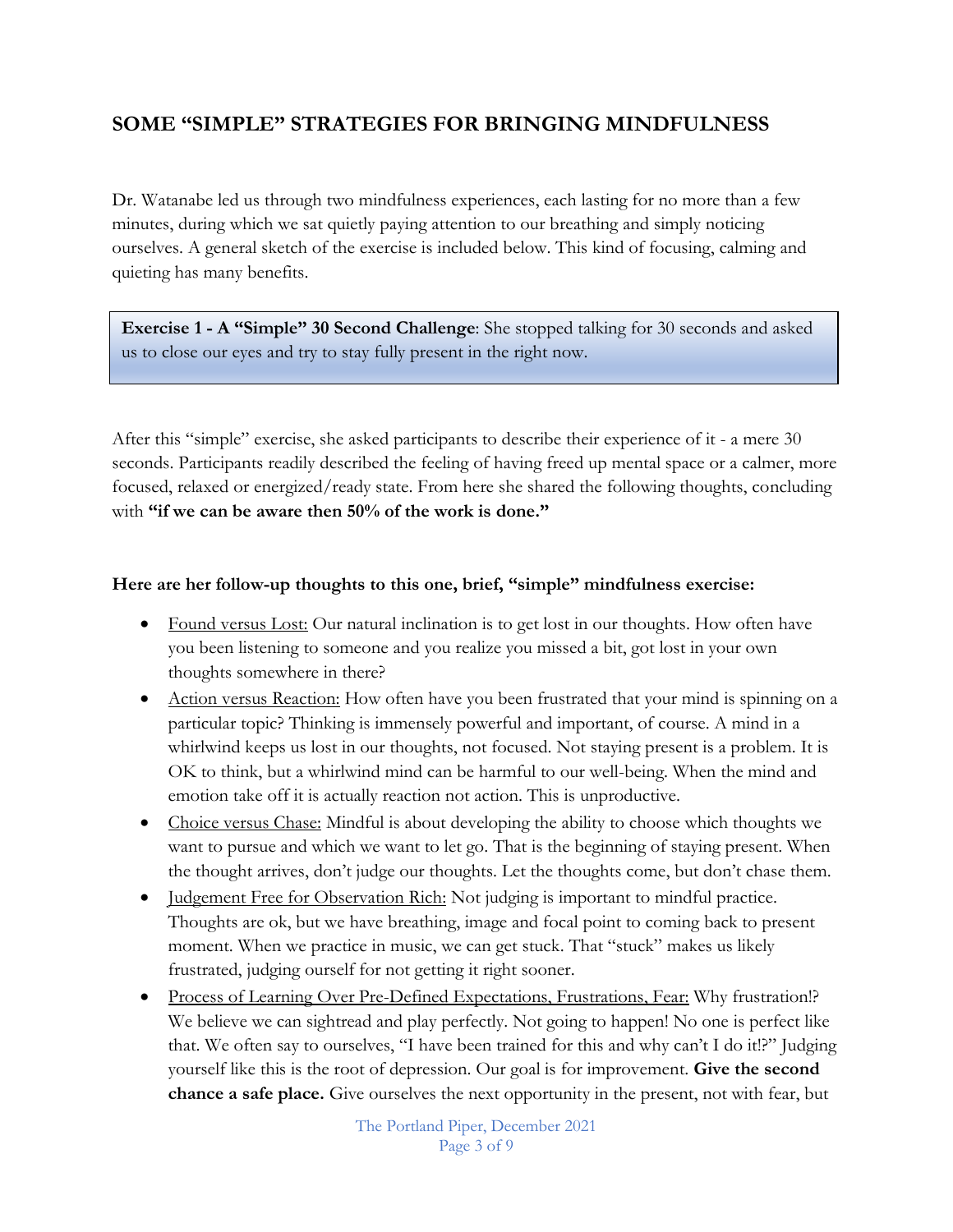with the goal and learning process in mind. Mindfulness is to enjoy the process of learning, not the instant. It is just a process, appreciate those thoughts along the way.

• Slowing Down the Thoughts Speeds Up Improvement: Present moment means we need to slow down. We need to find the real problem, like taking the bandage off. Taking this time is the fastest way to move the learning process. Mindfulness is to maximize the efficiency of your practice session. No judging. Not getting into stress or frustration. Move on to the learning process… how I can get better.

#### **Exercise 2 - Mindful Meditation Practice: Self and with Students**

Sit down straight in chair, relaxed body/shoulders, body scan, with hands on lap, hands in receiving position, breathing as a focal point for getting into the present moment. Breath in and out. If chatter comes in don't judge it, just let it go, observe but let that ship pass by. Feel what you feel in the present moment. Give yourself permission to feel. Breath in and out.

Breath in and as you exhale think about the tension in your neck. Let go of tension and breath in and out again. Move through similar steps to then focus on the tension in the eyebrow. Breath in and let the tension go. Jaw, no crunching when breathing in and out. Shoulder blades… are these high, tight back… lower shoulder blades if you can by relaxing not forcing. Breath in and out. It's OK to have chatter. It's OK to feel nervous. Let's take three deep breaths. Inhale 4, hold and then exhale 3, 2, 1. Repeat 3-4 times, then pause, and slowly open your eyes.



**Exercise Ideas - What are your ways of putting yourself in a more mindful state?** Another suggestion, from GPFS member and co-author of this article, Donna Maebori, is to simply ground oneself going into a practice session by assuming the Yogi prayer hand position, and breathing a few rounds of breath in and out.

Another option is to consider combining any of the above with not only a practice goal, but a mindfulness "intention" as you go into practicing. One participant in the workshop acquaints this with strategies her teacher uses which include consistently: grounding oneself in a two-beat inhale before moving into practicing an element/phrase; revisiting how one's body feels (aiming for a stable and relaxed but energetic buoyant balance); and, simply not letting in negative self-talk for its uselessness and instead working to identify and try a solution or two on the issue at hand (focus loyally, patiently, productively and self-lovingly on the learning process itself).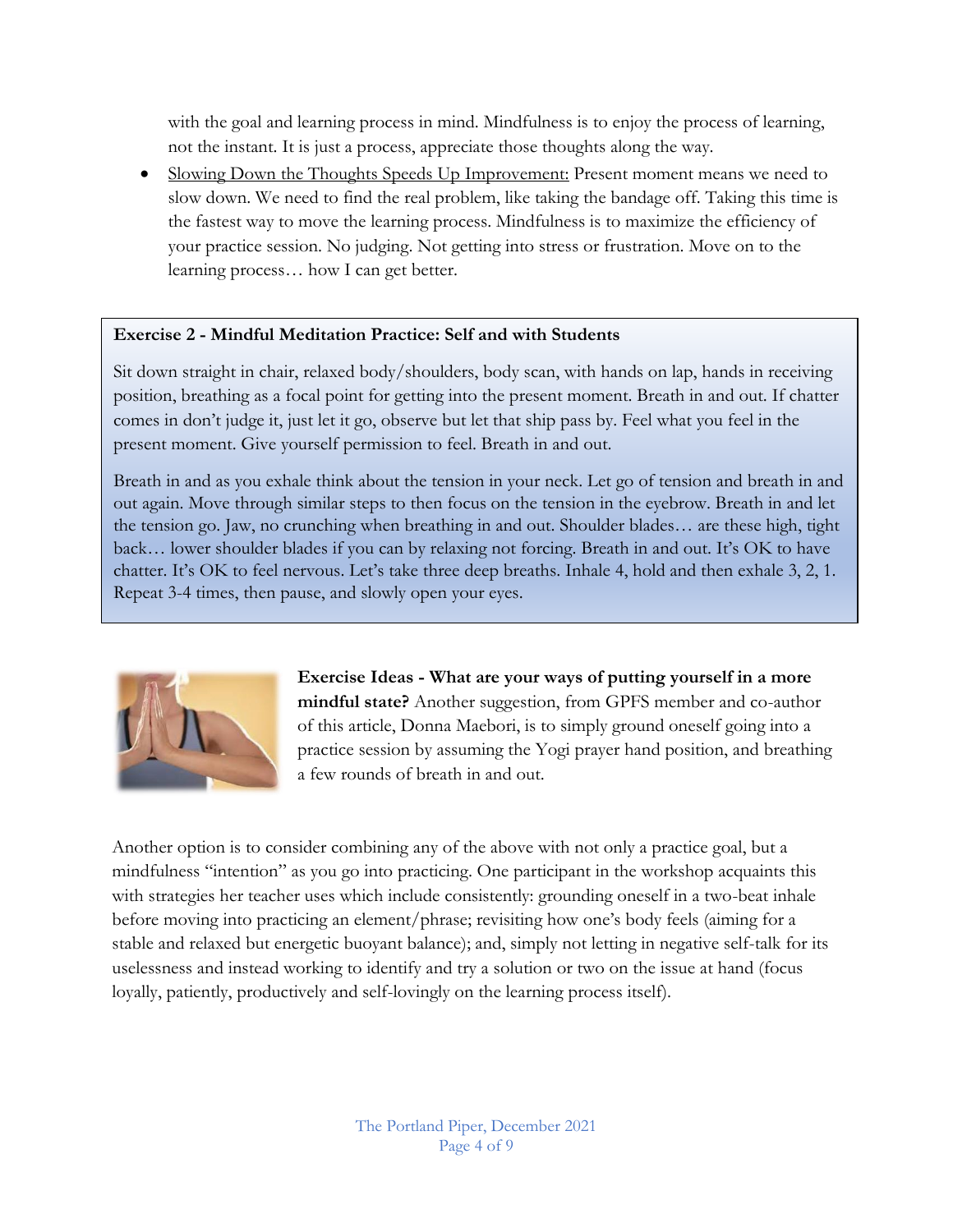## **GROWTH MINDSET GOES HAND-IN-HAND WITH MINDFULNESS**

While the primary focus of the workshop with Dr. Watanabe was mindfulness, she raised the concepts of "growth mindset" versus "fixed mindset" - "if you can recognize the difference between these two then that is 50% of the process." Be mindful, strive to practice with a growth mindset.

• She recommended Carol Dweck's [Mindset: The New Psychology of Success](https://www.amazon.com/Mindset-Psychology-Carol-S-Dweck/dp/0345472322) (2007) as reading that was helpful to her. A central tenet of this research-based work is – "Through a growth mindset, we can achieve many great things…. A person's true potential is unknown (and unknowable)." (Carol Dweck) She also referenced a Ted Talk by Dweck as worth listening to: [The Power of Believing that You Can Improve.](https://www.ted.com/talks/carol_dweck_the_power_of_believing_that_you_can_improve?utm_campaign=tedspread&utm_medium=referral&utm_source=tedcomshare)

In conclusion, we have taken an opportunity to identify and share with GPFS members a few worthwhile resources to learn more about growth mindset. While these were not mentioned specifically by Dr. Watanabe, we view them as consistent with the principles of her workshop.

The following rubric, from bestlesson.com, provides one of the better high-level descriptions of fixed, mixed and growth mindsets.

|                           | <b>Fixed Mindset</b>     | <b>Mixed Mindset</b>      | <b>Growth Mindset</b>      |
|---------------------------|--------------------------|---------------------------|----------------------------|
| Taking on Challenges      | You avoid challenges.    | You take on a challenge   | You look forward to the    |
|                           |                          | if you've been successful | next challenge.            |
|                           |                          | at something similar.     |                            |
| Learning from             | You see mistakes as      | You are willing to learn  | You reflect on what you    |
| Mistakes                  | failures. You may hide   | from mistakes, but don't  | learned from the           |
|                           | mistakes.                | know how to move          | mistake and apply it to    |
|                           |                          | forward.                  | trying again.              |
| <b>Accepting Feedback</b> | You feel defeated by     | You might feel OK         | You see criticism as       |
|                           | criticism and want to    | about criticism if you    | supporting your            |
|                           | quit.                    | really want the help.     | learning, and you learn    |
|                           |                          |                           | from it.                   |
| Practicing                | You do not use           | You like to practice, but | You enjoy the process      |
|                           | strategies to complete   | only if you feel like     | of getting really good at  |
|                           | the task, or you do not  | you're "good at" it       | something. You may set     |
|                           | practice the skill.      | already.                  | your own practice plans.   |
| Perseverance              | You give up at the first | You persevere but only    | You "stick to it" and      |
|                           | sign of struggle.        | when you are prompted     | keep working               |
|                           |                          | and supported.            | confidently until the task |
|                           |                          |                           | is complete.               |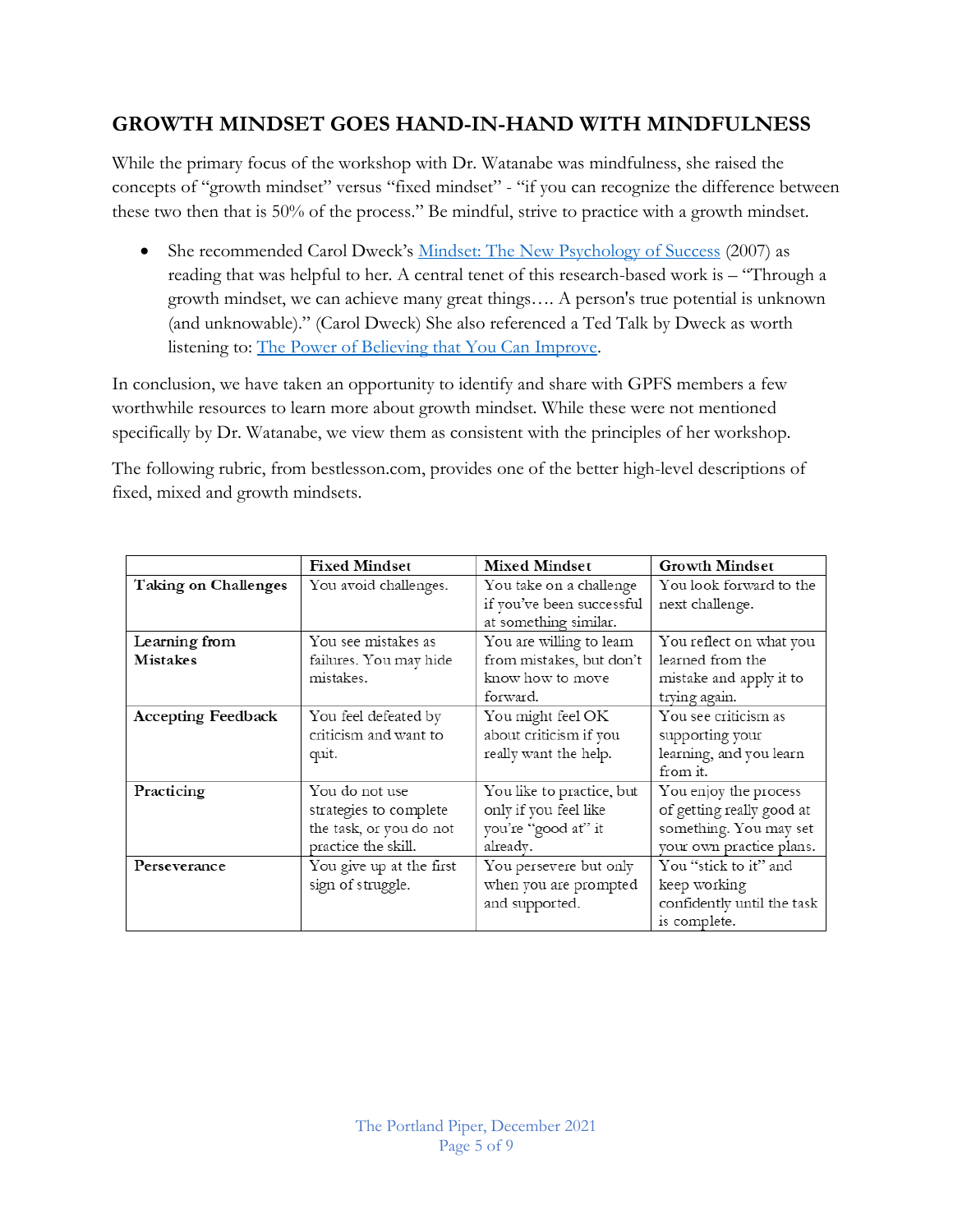- **Introduction to Growth Mindset:** This is a simple, but excellent article explaining growth mindset from the interest of musicians. It is posted on The Musicians Way website, an overall helpful resource from Gerald Klickstein, the author of the book [The Musicians Way](https://www.musiciansway.com/about/) (2009) - [The Growth Mindset](https://www.musiciansway.com/blog/2010/07/the-growth-mindset/) by Gerald Klickstein (2010)
- **Practicing Growth Mindset** This link leads to a blog post on MindsetWorks which explains more about what growth mindset is, and, more importantly, offers some best practice strategies for moving into a growth mindset – [Having a Growth Mindset Can](https://blog.mindsetworks.com/entry/how-having-a-growth-mindset-can-change-your-life)  [Change Your Life](https://blog.mindsetworks.com/entry/how-having-a-growth-mindset-can-change-your-life) by Catherine Meisner.



• **Teaching:** This graphic is from transformingeducation.com, their [growth](https://transformingeducation.org/resources/growth-mindset-toolkit/) [mindset](https://transformingeducation.org/resources/growth-mindset-toolkit/) "tool-kit" page where you will find a link to download the tool-kit as well as **read through a very short, but powerful set of slides on encouraging a growth mindset.** While not specifically for music educators, this is a helpful resource for teachers. The goal for teachers is to model and help their students move to and live in a space of growth mindset. Teaching and learning can be actively framed and designed to move away from the blue and toward the green.

Dr. Watanabe continues her work on bringing mindfulness to her own playing and that of flutists everywhere. She wants to create a "mindful group for musicians" and a "mindful entrepreneur group." If anyone is interested, she strongly encourages and welcomes them to connect with her - [watanabe@bsu.edu.](file:///C:/Users/Donna/AppData/Local/Temp/watanabe@bsu.edu)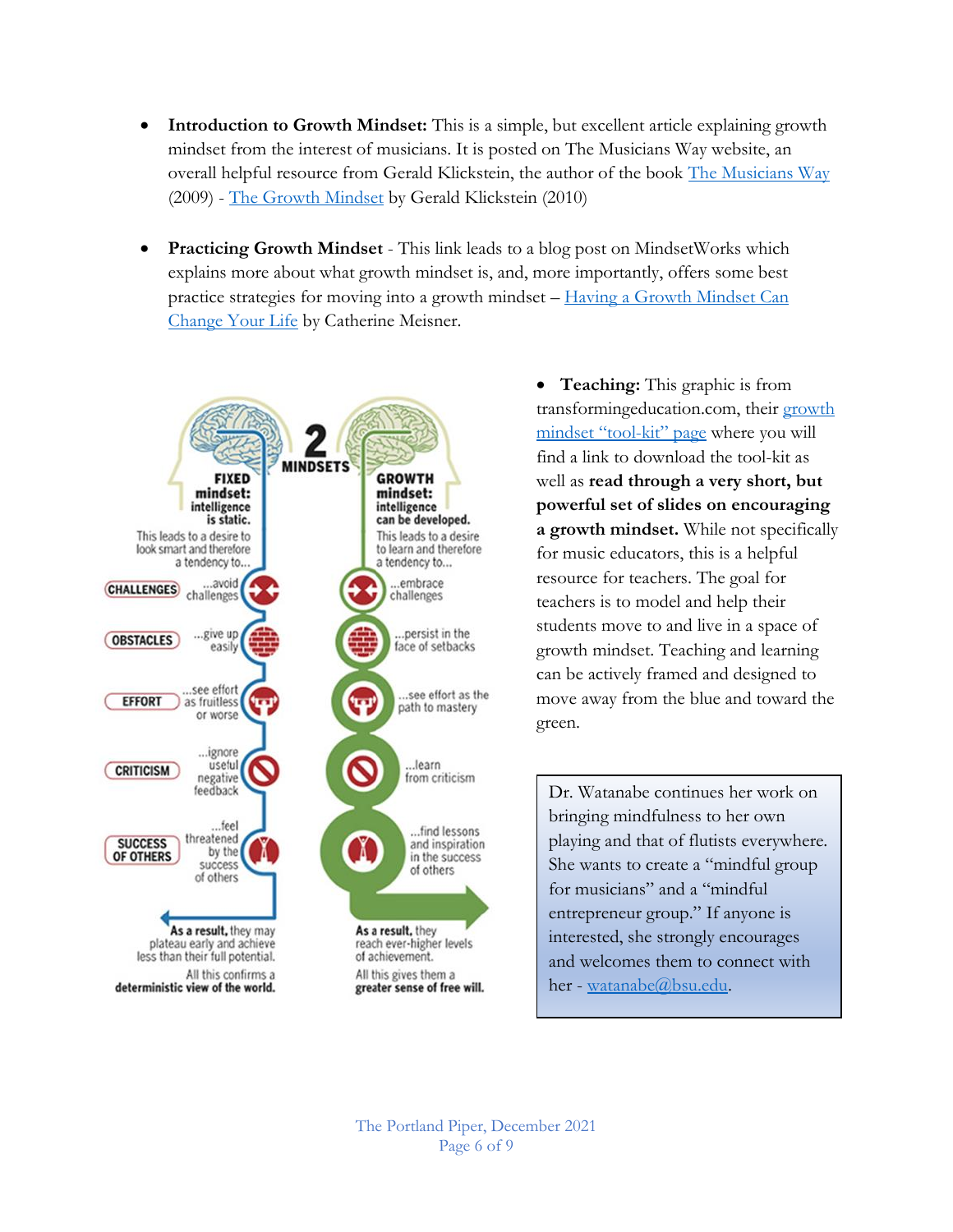# **Sponsors & Commercial Members**

GPFS acknowledges with gratitude the many years of support from our **Sponsors and Commercial** [Members.](https://gpfs.org/Commercial-Membership) It is because of their excellence that the GPFS mission can excel and celebrate our 44<sup>th</sup> year of extraordinary programming for the greater Portland area.



[FLUTEWORKS Seattle LLC](https://www.fwseattle.com/) [Facebook Page](https://www.facebook.com/fluteworksseattle/?ref=page_internal) 781-526-3677, [fluteworks@gmail.com](mailto:fluteworks@gmail.com) By appointment only

<www.wmshaynes.com>

The Portland Piper, December 2021 Page 7 of 9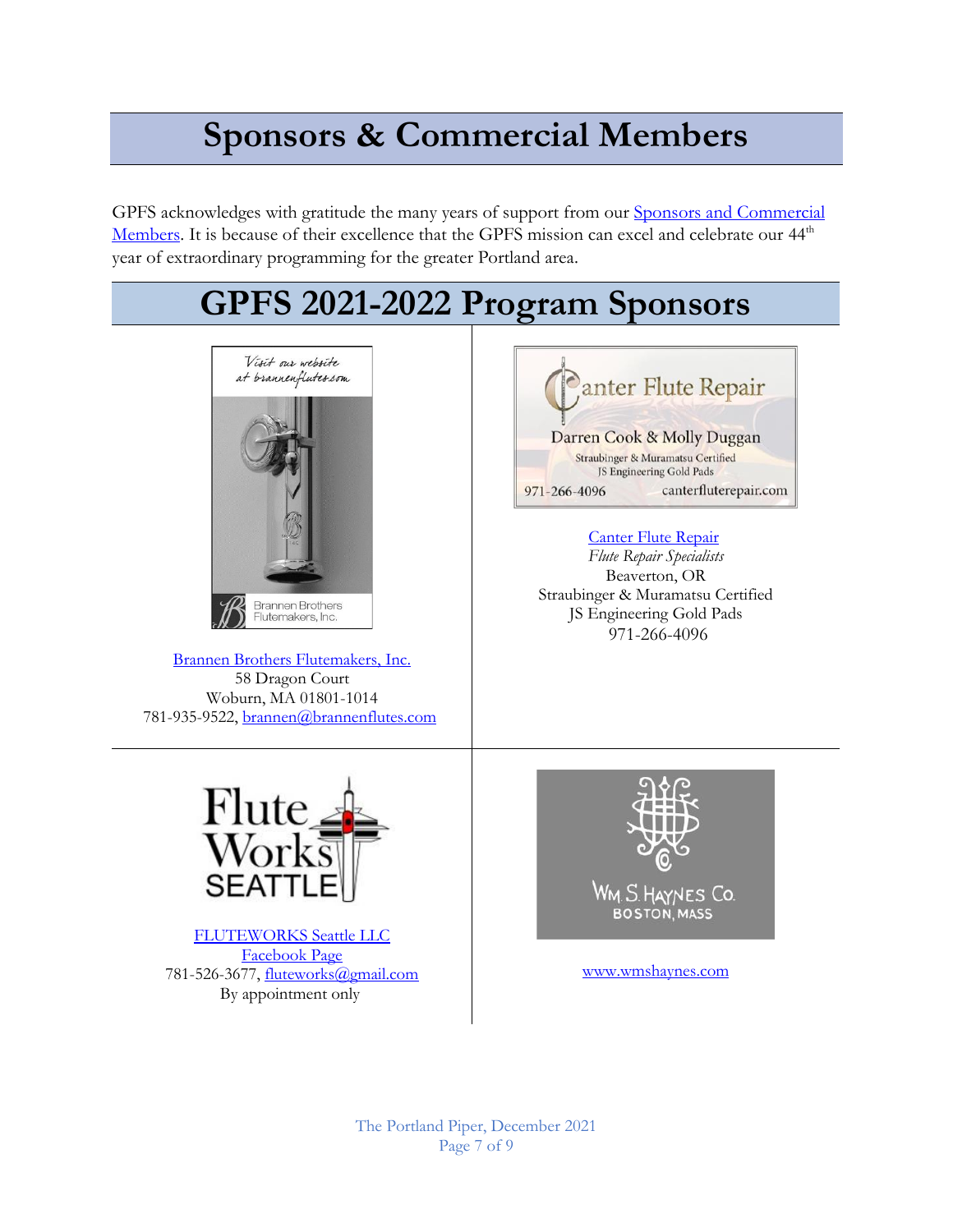# **GPFS 2021-2022 Commercial Members**



[Altus Flutes](http://www.altusflutes.com/) 12020 Eastgate Blvd. Mt. Juliet, TN 37122 615-773-9918, [Chiarra.conn@khsmusic.com](mailto:Chiarra.conn@khsmusic.com)



[Carolyn Nussbaum Music Company](http://www.flute4u.com/) 625 Digital Drive, Ste 300 Plano, TX 75075 972-985-2662, 877-FLUTE4U (toll free) [info@flute4u.com](mailto:info@flute4u.com)



[The Flute Pad,](https://gpfs.org/images/Marc_Grafe.pdf) in Lake Oswego Marc Grafe Flute Repairs and Adjustments Certified Straubinger Technician 503-351-5176, [marc@grafeworks.com](mailto:marc@grafeworks.com)



[Burkart Flutes & Piccolos](http://www.burkart.com/) 2 Shaker Road, #D107 Shirley, MA 01464 978-425-4500, [info@burkart.com](mailto:info@burkart.com)



[Flute Center of New York](http://www.flutes4sale.com/) Phil Unger 1841 Broadway, Suite 1106 New York, NY 10023 212-307-9737, [flutephil@aol.com](mailto:flutephil@aol.com)



[Flute World](http://www.fluteworld.com/) 29920 Orchard Lake Rd. Farmington Hills, MI 48334 248-855-0410, [flutes@fluteworld.com](mailto:flutes@fluteworld.com)

The Portland Piper, December 2021 Page 8 of 9